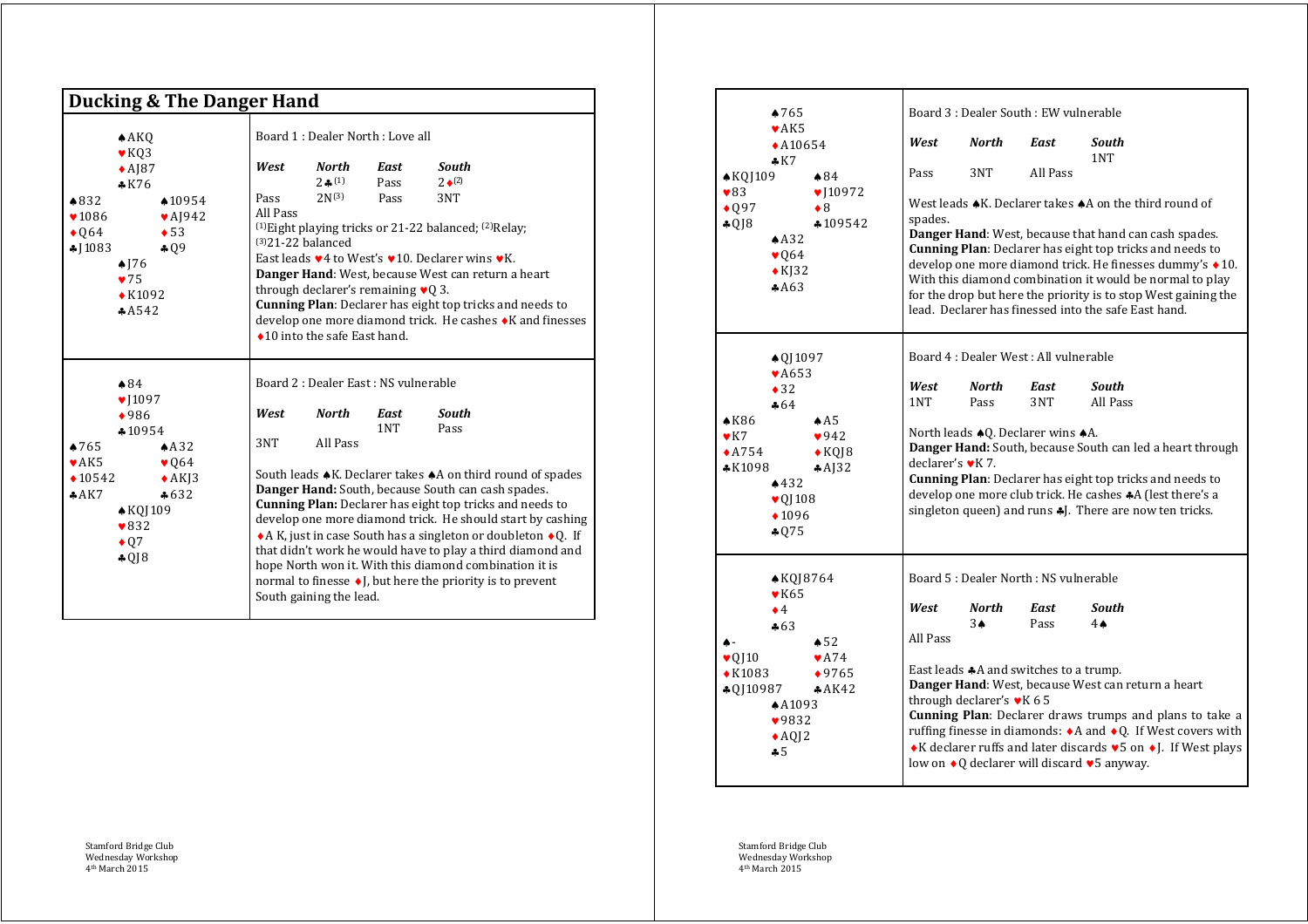| $*9532$                                                                                                                                                                                                        | $\triangle$ - void -<br>$\blacktriangledown$ 0110<br>$\triangle 653$<br>*KQ109875 | ◆ AJ 108764                                       | West<br>4♠                                                                                                                                                                                                                                                                                                                                                                                                                                                                                                                                                                                                                                                                            | Board 6 : Dealer East : EW vulnerable<br><b>North</b><br>All Pass                                                                                                                                                                                                                                                                                                                                                                                                                                                                                                 | <b>East</b><br>$3\triangle$                    | <b>South</b><br>Pass |  |  |
|----------------------------------------------------------------------------------------------------------------------------------------------------------------------------------------------------------------|-----------------------------------------------------------------------------------|---------------------------------------------------|---------------------------------------------------------------------------------------------------------------------------------------------------------------------------------------------------------------------------------------------------------------------------------------------------------------------------------------------------------------------------------------------------------------------------------------------------------------------------------------------------------------------------------------------------------------------------------------------------------------------------------------------------------------------------------------|-------------------------------------------------------------------------------------------------------------------------------------------------------------------------------------------------------------------------------------------------------------------------------------------------------------------------------------------------------------------------------------------------------------------------------------------------------------------------------------------------------------------------------------------------------------------|------------------------------------------------|----------------------|--|--|
| 9832<br>$\triangle$ AJ109<br>AA                                                                                                                                                                                | $\triangle$ KQ<br>$\blacktriangleright$ A74<br>$\triangle$ KQ872<br>$-142$        | $\blacktriangleright$ K65<br>$\bullet$ 4<br>$*63$ |                                                                                                                                                                                                                                                                                                                                                                                                                                                                                                                                                                                                                                                                                       | South leads $\bullet$ K.<br>Danger Hand: North, because North can return a heart<br>through declarer's vK 65<br>Cunning Plan: Declarer wins ◆ A, cashes ◆ A, crosses to ◆ A<br>in dummy and leads $\bullet$ J, discarding $\bullet$ 5. South wins but<br>declarer now has two diamond winners in dummy. Leading<br>I is really a marked ruffing finesse because declarer knows<br>South has ◆ Q. It acts as a so-called loser-on-loser play.<br>Declarer discards a losing heart on a losing diamond but the<br>play is rewarded with two diamond winners $(109)$ |                                                |                      |  |  |
| A1032<br>$\blacktriangledown 764$<br>$\triangle$ Q <sub>110</sub><br>A76<br>$\clubsuit 8$<br>$*094$                                                                                                            |                                                                                   | West<br>Pass<br>All Pass                          | Board 7 : Dealer South : All vulnerable<br><b>North</b><br>$3\spadesuit$                                                                                                                                                                                                                                                                                                                                                                                                                                                                                                                                                                                                              | <b>East</b><br>Pass                                                                                                                                                                                                                                                                                                                                                                                                                                                                                                                                               | <b>South</b><br>$1 \triangle$<br>$4\spadesuit$ |                      |  |  |
| $\blacktriangledown$ A85<br>$\triangledown$ Q <sub>1109</sub><br>$\bullet$ 95<br>$\bullet 8432$<br>$\clubsuit$ Q[1095<br>$*K432$<br>$\triangle$ KI765<br>$\blacktriangleright$ K32<br>$\triangle$ AK76<br>$-8$ |                                                                                   |                                                   | West leads $*$ Q. Dummy takes $*$ A.<br>Danger Hand: East, because East can return a heart through<br>declarer's $\blacktriangledown$ K 3 2<br><b>Cunning Plan:</b> Given time declarer can discard a heart from<br>dummy on his fourth diamond but first he must draw<br>trumps. He cashes $\triangle A$ and finesses his $\triangle A$ . With this spade<br>combination it would have been usual to play for the drop.<br>This play (an obligatory finesse), however, keeps the danger<br>hand, East, off play and guarantees the contract no matter<br>who holds $\triangleleft Q$ . The vulnerable $\triangledown K$ has been protected until<br>the contract has been made safe. |                                                                                                                                                                                                                                                                                                                                                                                                                                                                                                                                                                   |                                                |                      |  |  |

| $\triangle$ 1987<br>$\blacktriangledown$ QJ 10<br>$\bullet$ 5<br>$*87543$<br>$\triangle$ 2<br>$\blacktriangledown$ 732<br>$\triangle$ KQ108632<br>AA6<br>$\triangle 6$<br>$\blacktriangleright$ A84<br>$\bullet$ 197<br>$*$ KOJ1092                                                      | <b>AK010543</b><br>$\blacktriangleright$ K965<br>$\bullet$ A4<br>$\clubsuit$ -void - | West<br>$3\bullet$                                                                                                                                                                                                                                                                                                                                                                                                                                                                                                                                                                                                                                                                                           | Board 8 : Dealer West : Love all<br>North<br>Pass | East<br>$4 \spadesuit$<br>through declarer's remaining $\blacktriangleright$ K 9 6 | <b>South</b><br>All Pass<br>South leads *K. Declarer takes *A, discarding a heart.<br>Danger Hand: North, because North can return a heart<br><b>Cunning Plan:</b> Given time declarer can discard his hearts on<br>dummy's diamonds but trumps should be drawn first. To<br>keep North off lead he should finesse $\triangle 10$ at trick 2. |  |  |
|------------------------------------------------------------------------------------------------------------------------------------------------------------------------------------------------------------------------------------------------------------------------------------------|--------------------------------------------------------------------------------------|--------------------------------------------------------------------------------------------------------------------------------------------------------------------------------------------------------------------------------------------------------------------------------------------------------------------------------------------------------------------------------------------------------------------------------------------------------------------------------------------------------------------------------------------------------------------------------------------------------------------------------------------------------------------------------------------------------------|---------------------------------------------------|------------------------------------------------------------------------------------|-----------------------------------------------------------------------------------------------------------------------------------------------------------------------------------------------------------------------------------------------------------------------------------------------------------------------------------------------|--|--|
| AA32<br>$\blacktriangledown 064$<br>$\triangle$ KJ32<br>AA63<br>$\triangle$ 84<br>$\triangle$ KQJ109<br>$\blacktriangledown$ [10973]<br>$\bullet$ 82<br>$\bullet$ 54<br>$\bullet$ 076<br>$*10954$<br>4018<br>$\triangle 765$<br>$\blacktriangleright$ AK5<br>$\triangle$ A1098<br>$*K72$ |                                                                                      | <i>Board 1 Talk</i> : Dealer North: Love all<br>West<br>North<br>South<br>East<br>1NT<br>Pass<br>3NT<br>All Pass<br>East leads $\triangle$ K. Declarer takes $\triangle$ A on third round of spades<br>(not the second round as he cannot be 100% sure that East<br>has the spade length until he sees West pitching on the third<br>round).<br>Danger Hand: East, because East can cash spades.<br><b>Cunning Plan:</b> Declarer has eight top tricks and needs to<br>develop one more diamond trick without East gaining the<br>lead. He cashes $\triangleleft K$ and finesses $\triangleleft J$ through the danger hand.<br>As East holds the queen of diamonds, declarer is rewarded<br>with ten tricks. |                                                   |                                                                                    |                                                                                                                                                                                                                                                                                                                                               |  |  |